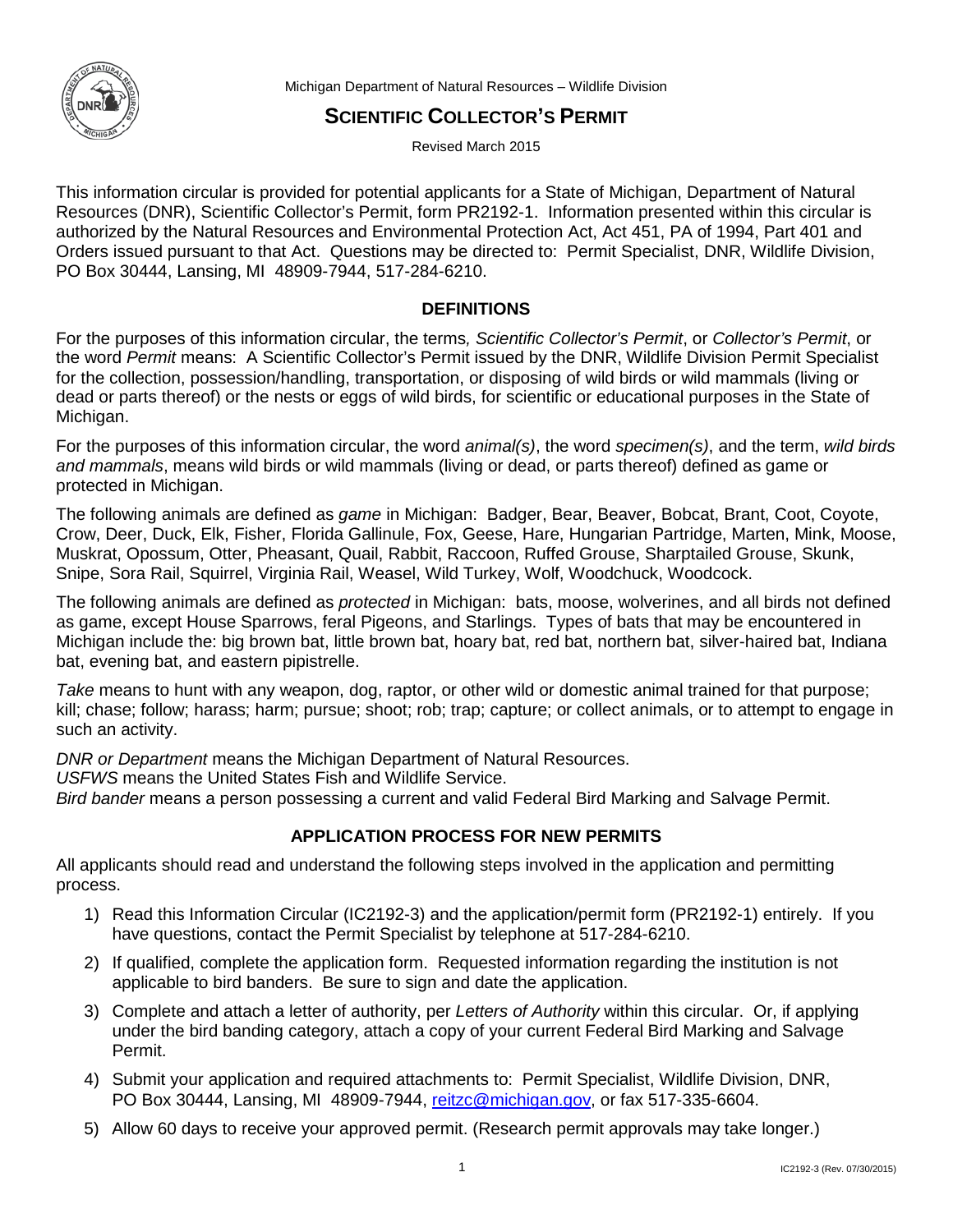- 6) You will be required to maintain records throughout the duration of your permit and to report collection activities, per *Record Keeping Requirements* within this circular.
- 7) If changes are required to any of the information on your permit, you must submit an amended application, per *Amending a Permit* within this circular.
- 8) Unless specifically indicated otherwise, your permit will expire on the third March 31 after the date of issue, per *Renewing a Permit* within this circular.

# **AMENDING A PERMIT**

If a change is required regarding any information on your permit, you must submit an amended application. For example, such changes may include: A new name, telephone number, or address. A requested change to the number or types of species being collected. A change to your list of subpermittees.

If changes are required, please follow these steps:

- 1) Contact the Permit Specialist (517-284-6210) and request an application so that you can amend your permit.
- 2) Complete the application with current information. Requested information regarding the institution is not applicable to bird banders.
- 3) Indicate "amended" and your permit number in the appropriate area.
- 4) Be sure to sign and date the application.
- **5) Attach a letter explaining the changes required.**
- 6) Submit the application with letter attached to: Permit Specialist, Wildlife Division, DNR, PO Box 30444, Lansing, MI 48909-7944, [reitzc@michigan.gov,](mailto:reitzc@michigan.gov) or Fax: 517-373-6604.
- 7) Allow 60 days to receive your approved amended permit.

# **RENEWING A PERMIT**

Normally, permits are valid from the date of issue to the third March 31 after issue. For example, a permit issued June 1, 2006 would be valid until March 31, 2009. Permits for collection activities requiring shorter durations can be issued with specific expirations dates. However, if your permit expires on a date other than March 31, you will not be sent renewal information prior to the expiration of your permit. If your permit expires on a March 31, you will be mailed renewal information, an application, and an Activity/Renewal Report form during the month of December immediately preceding the expiration date of your permit. When renewing your permit under the salvage, research, or live animal programs category, you are not required to attach a "letter of authority". If renewing in the bird banding category, you must submit a copy of your current Federal Bird Marking and Salvage Permit. Renewal applications and Activity/Renewal Reports are due by February 1 of the year your permit expires. Activity/Renewal Reports are not required of permittees in the bird banding category only.

If you wish to renew your permit, please follow these steps:

- 1) Complete the application with current information. Requested information regarding the institution is not applicable to bird banders.
- 2) Indicate "renewal" and your permit number in the appropriate area. Your permit number will be printed on the mailing label on the envelope containing your renewal materials.
- 3) Be sure to sign and date the application.
- 4) Complete and attach the short survey which is a part of the cover letter that you will receive with your renewal materials.
- 5) If applicable, attach an explanation of changes required in the wording of your permit.
- 6) Complete and attach your Activity/Renewal Report form (PR 2192-2).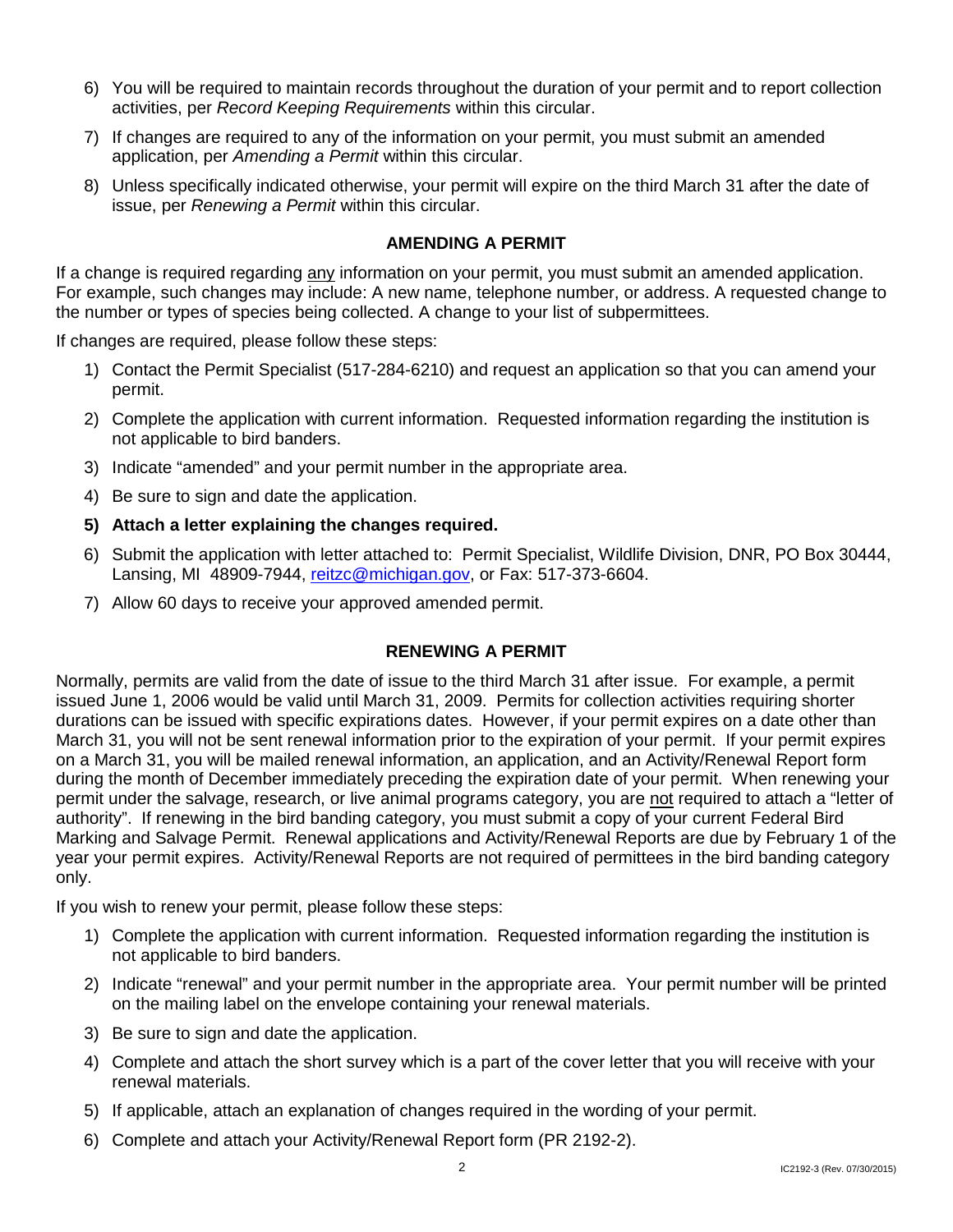- 7) Submit the application with letter attached to: Permit Specialist, Wildlife Division, DNR, PO Box 30444, Lansing, MI 48909-7944, [reitzc@michigan.gov,](mailto:reitzc@michigan.gov) or Fax: 517-335-6604.
- 8) You should receive your renewed permit prior to the expiration date of your current permit.

Your Activity/Renewal Report is requested regardless of whether or not you wish to renew your permit. If you do not wish to renew, indicate such on the cover letter's short survey. Attach the survey to your completed Activity/Renewal Report and submit to the address indicated by February 1 of the year your permit expires.

# **ACTIVITIES AUTHORIZED BY A SCIENTIFIC COLLECTOR'S PERMIT**

A Scientific Collector's Permit is required for the collection, possession/handling, transportation, or disposition of wild birds or mammals, living or dead, or parts thereof (including nests or eggs of wild birds) for scientific or educational purposes, off the premises of a qualified scientific or educational institution. The possession of wild bird or wild mammal specimens remaining on the premises of a qualified institution is exempt from the requirement of obtaining a Scientific Collector's Permit. Only when specimens are handled off the premises or transported is a permit required. Applicants may apply under one or more of the following four permit categories:

# 1) Salvage – (Letter of authority required for new applicants.)

This category pertains to the salvage of specimens found dead. This type of authorization is commonly granted to teachers at the high school level or below, but could be approved for any qualified applicant. Specimens are typically prepared as whole body mounts or individual parts such as skin, skeleton, skull, pelts, or plumage and used as study materials. All permanently preserved specimens must be housed within the institution named on the application/permit form. No private maintenance or disposition of any specimens collected is allowed. This does not apply to the temporary holding of specimens being prepared for permanent deposit into a collection. Specimens held may not be sold. Authorization under the salvage category can usually be granted directly by the Wildlife Division Permit Specialist without the need for review by other Department personnel. The standard narrative provided on the front of the permit application form under "Salvage" describes authorized activities. Normally, there is no need for the Permit Specialist to attach additional language to the permit.

# 2) Research – (Letter of authority required for new applicants.)

This category pertains to the collecting or handling of animals from the wild for research purposes. This type of authorization may be granted to qualified applicants directly affiliated with a college, university, or a qualified scientific research organization. This type of authorization could include shooting or kill trapping, as well as live trapping for release, euthanasia; or for the holding of live animals for research purposes. This type of authorization is not normally approved for teachers at the high school level or below. In addition to the Wildlife Division Permit Specialist, this type of authorization must also be approved by the Wildlife Division Research Section Supervisor. Depending on the type of request, approvals may also be needed from the Wildlife Division Natural Heritage Section Supervisor, Wildlife Division Wildlife Management Section Supervisor, or the Law Enforcement Division Policy Specialist. Under this category, the Permit Specialist will attach a narrative of authorized activities based upon information provided within the applicant's letter of authority.

# 3) Live Animal Programs – (Letter of authority required for new applicants.)

This category pertains to the holding of certain live animals for educational purposes. This type of authorization may be granted to qualified applicants directly affiliated with qualified educational institutions. The live animals must be legally acquired. Normally, a Scientific Collector's Permit will not authorize the collection of live animals from the wild for this purpose. Animals held for this purpose are usually permanently injured or otherwise non-releasable animals that have been legally held and donated by a licensed wildlife rehabilitator. A qualified educational institution would need this type of authorization only if the animals were to be utilized at any time off the premises of the institution. This type of authorization can usually be granted directly by the Wildlife Division Permit Specialist. If protected migratory birds are held under this category, a Federal permit is also required. Under this category, the Permit Specialist will attach a narrative of authorized activities and a list of animals that may be held. This will be based upon information provided within the applicant's letter of authority. An amended permit application is required prior to making changes to the list of animals authorized for possession.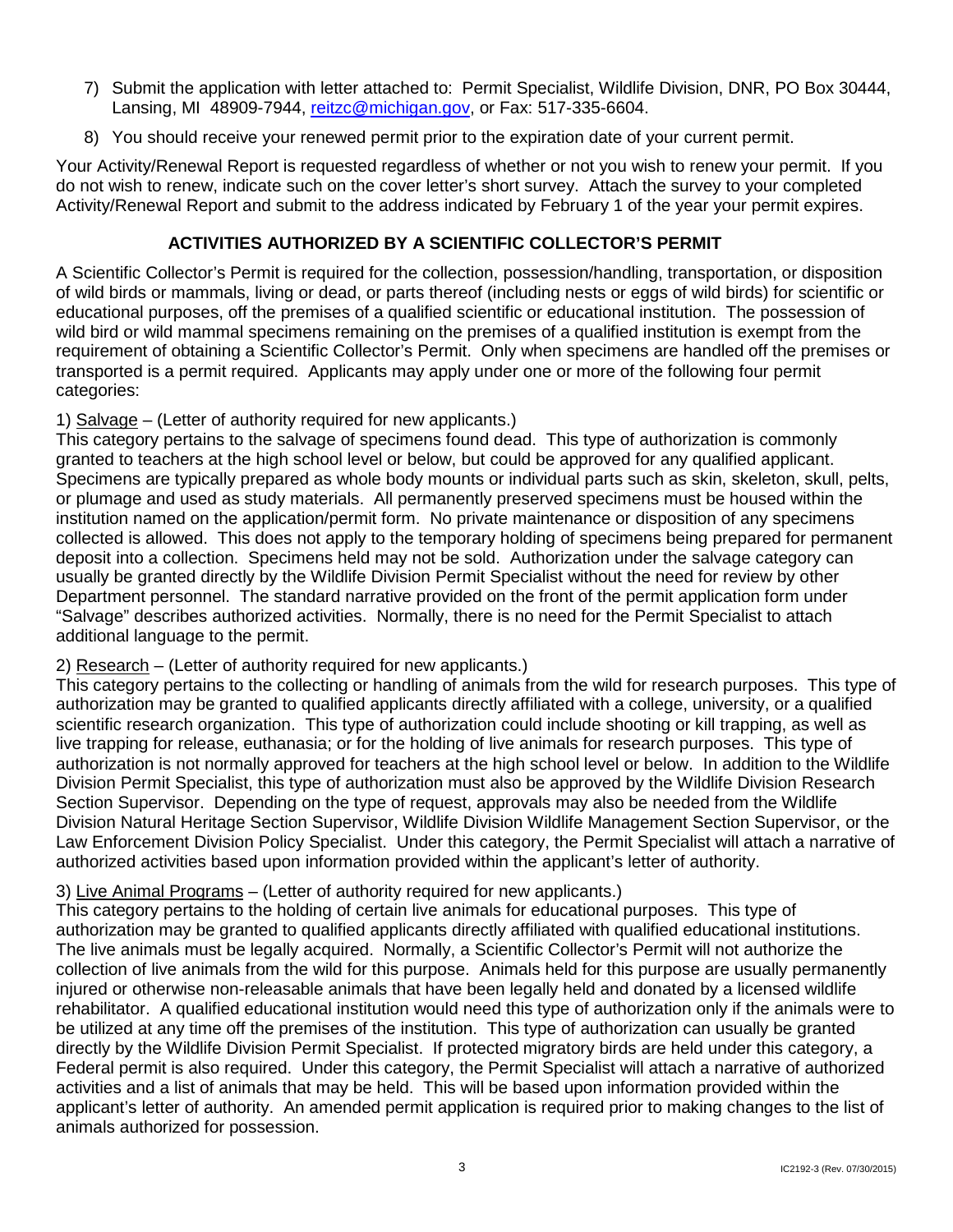4) Business – (Letter of authority required for new applicants)

This category is for businesses that are doing research to determine post construction impacts on wildlife.

5) Bird Banding – (Copy of Federal permit required with new, renewal, or amended applications.) This category pertains solely to people possessing a current and valid Federal Bird Marking and Salvage Permit. A State Scientific Collector's Permit issued under this category allows activities in Michigan authorized by the Federal permit. Permittees under this category must adhere strictly to the conditions of the Federal permit. Additionally, permittees must notify the DNR, District Law Enforcement Supervisor, prior to engaging in authorized activities, per *Field Office Contact Information* within this circular. Under this category, the qualified institution that the applicant/permittee is affiliated with is the United States Fish and Wildlife Service (USFWS). A copy of the Federal Bird Marking and Salvage Permit will serve as the required letter of authority. If proposed additional activities fall outside of those authorized by the Federal permit, the applicant/permittee must qualify and be approved under the salvage, research, or live animal programs categories in addition to the bird banding category. A Federal Bird Marking and Salvage Permit authorizes a person to capture migratory birds for banding or marking purposes and authorizes the use of official bands issued by the USFWS. Captured birds may be held for up to 24 hours. Birds that are found dead or are accidentally killed during normal banding activities may be salvaged for donation to educational institutions. Other activities may be authorized by this Federal permit. To apply for a Federal Bird Marking and Salvage Permit, or to ask questions regarding this permit, contact: U.S. Department of the Interior, U.S. Geological Survey, Biological Research Division, Bird Band Laboratory, 12100 Beech Forest Road, Suite 4037, Laurel Maryland 20708- 4037, telephone - (301) 497-5790, fax – (301) 497-5717, web site- *[www.pwrc.usgs.gov/bbl/manual/bpus.htm](http://www.pwrc.usgs.gov/bbl/manual/bpus.htm)*.

# **QUALIFIED RESEARCH OR EDUCATIONAL INSTITUTIONS**

Applicants for a Scientific Collector's Permit must be directly affiliated with a research or educational institution that qualifies for this permit. The following types of institutions meet qualification criteria:

- 1. A public or private school, such as a college, university, high school, junior high school, middle school, or elementary school. The school must be recognized as a legitimate educational institution by the Michigan department of education. The primary listed applicant, or the advisor named on the application, must hold at least a bachelor's degree in the biological sciences or an educational field.
- 2. A public agency, such as a federal, state, city, or county unit of government associated with a wildlife or scientific area of study or research.
- 3. A non-profit educational organization, which has obtained an exemption from federal income tax under the provisions of section 501 (c) (3) of the internal revenue code. The educational organization must be associated with a wildlife or scientific area of study or research. The primary listed applicant, or the advisor named on the application, must hold at least a bachelor's degree in the biological sciences or an educational field. The applicant must provide written documentation to the department certifying that 501 (c) (3) status has been achieved.
- 4. A scientific research organization, working in cooperation with a college or university, whose primary listed applicant holds a post graduate degree in a science-related field.
- 5. A scientific research organization licensed by the United States Department of Agriculture.
- 6. A business entity researching post construction impact on wildlife.

# **Acceptable Forms of Affiliation**

An applicant for a Scientific Collector's Permit must be affiliated with one of the types of institutions listed above. Normally, this means the applicant is employed by the institution (except under the bird banding category). The president or board members for non-profit educational organizations are also considered to be affiliated with those types of institutions even if this is not a paid position. Retirees and volunteers do not qualify as acceptable forms of affiliation for any of the above listed institutions. The qualified research or educational institution that applicants under the bird banding category are affiliated with is the United States Fish and Wildlife Service.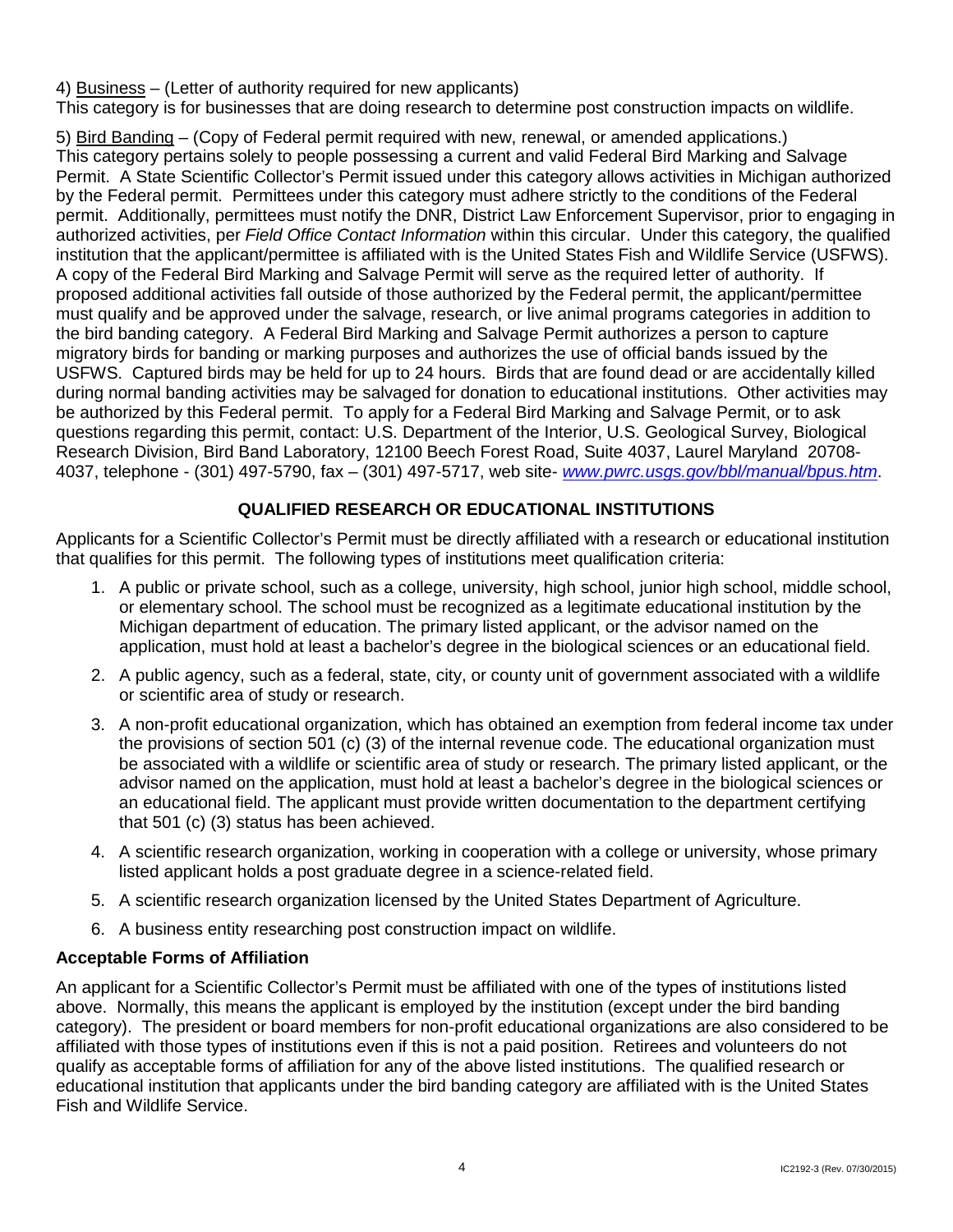# **Sponsorships**

Applicants not meeting the standards for affiliation indicated above may be sponsored by a qualified institution. Such applicants must include with their application a letter from an appropriate employee of the institution. The employee must be named as the applicant's advisor on the application. The employee and the institution must qualify for a permit per the criteria listed above. The letter must certify the following five items verbatim:

- 1. The institution requires the applicant to hold specimens for the institution off the premises of the institution.
- 2. The institution has a need for the applicant to perform this activity for the institution.
- 3. The applicant is qualified to perform this activity for the institution.
- 4. The institution accepts responsibility for the safe keeping and welfare of all specimens held by the applicant.
- 5. If applicable, the institution accepts responsibility for the educational content of programs presented by the applicant, utilizing specimens held by the applicant.

# **LETTERS OF AUTHORITY**

Applicants for a Scientific Collector's Permit must attach a letter of authority to their completed application. Normally, this letter is signed by the applicant's supervisor or advisor. The applicant may prepare this letter for that signature. If appropriate, the letter may document that there is no supervisor or advisor and be prepared and signed by the applicant. If applicable, the letter of authority may include the name or names of any requested subpermittees. Subpermittees must meet the same qualifications as the permittee, per *Subpermittees* within this circular. A copy of the Federal Bird Marking and Salvage Permit will serve as the letter of authority for applicants under the bird banding category. No other attachments are required for bird banders. Letters of authority submitted under the salvage, research, or live animal programs categories should:

- 1. Identify which of the four types of qualifying institutions the applicant is affiliated with, per *Qualified Research or Educational Institutions*. If this is a non-profit educational organization, which has obtained an exemption from federal income tax under the provisions of section 501 (c) (3) of the Internal Revenue Code, a copy of the determination letter should be included.
- 2. Specifically document how the applicant is affiliated with the institution.
- 3. Specifically document that the applicant, or the supervisor/advisor named on the application, meets the educational standards required, per *Qualified Research or Educational Institutions*. This is not a requirement for applicants affiliated with public agencies.
- 4. Identify the category or categories that apply (salvage, research, and/or live animal programs), per *Activities Authorized by a Scientific Collector's Permit*.

Permits under the salvage category are readily issued to qualified applicants. A letter of authority requesting only salvage activity should include items one through four above and a general statement regarding the wish to engage in this activity.

Under the live animal programs category, the letter of authority should include items one through four above and a list of the animals proposed to be held for this purpose. It is recommended that initially this list be limited to a small number of animals. The list should include only animals which the applicant anticipates having legal access to within the near future. This list may be expanded over time by amending the permit if additional animals are desired and become available. Normally, these animals are permanently injured, or otherwise non-releasable animals that are legally acquired from licensed wildlife rehabilitators. The applicant's letter of authority may indicate specific rehabilitators from which animals may be acquired, or may simply indicate that animals will come from licensed wildlife rehabilitators in general. Any source of live animals other than licensed wildlife rehabilitators must be specifically indicated within the letter of authority.

Under the research category, the letter of authority should include items one through four above, and the following if applicable: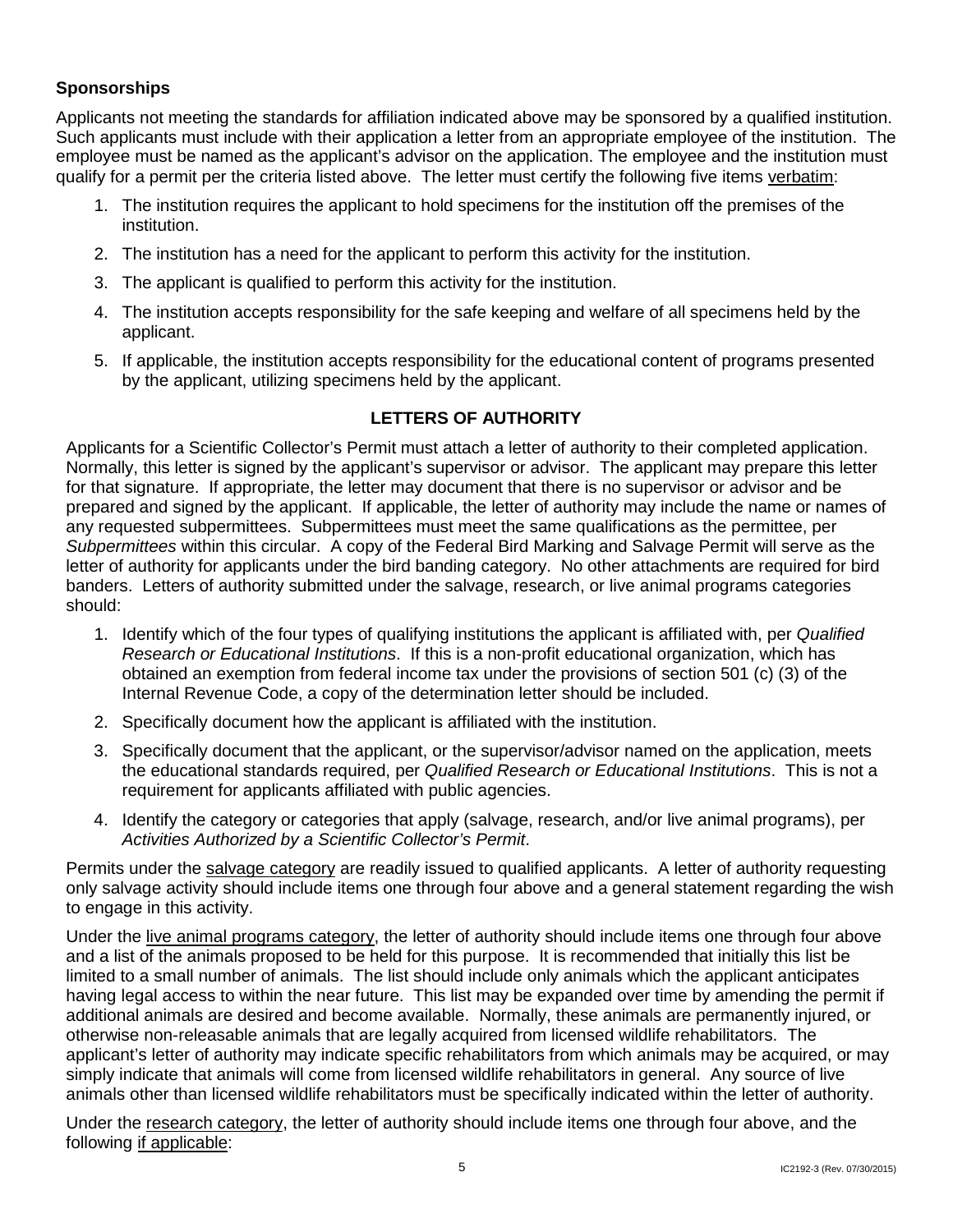- 1. The method of take including specific types of live traps, kill traps, and/or firearms.
- 2. The species and number of animals proposed for collection.
- 3. The location or locations where collecting activities will take place.
- 4. The time frame under which collecting activity will take place.
- 5. Other related activities such as live trapping for release, euthanasia, or the holding of live animals for research purposes.
- 6. The type of banding, marking, radio-collaring, and/or blood, feather, or other biological sampling proposed.
- 7. A copy of a formal research proposal.
- 8. The names of any requested subpermittees, per *Subpermittees* within this circular.
- 9. Any other information pertaining to the proposed activity.

#### **SUBPERMITTEES**

Applicants in any category other than bird banding may request the name or names of people that they wish to be included on the permit as subpermittees. The application form allows space for up to three names. If more than three names are required, all names should be listed within the applicant's letter of authority. Any subpermittees listed on an approved permit are granted the same authorizations as the permittee. A subpermittee must possess a copy of the permit and display the permit upon the request of any authorized Department personnel. Subpermittees must meet the same eligibility requirements as the permittee. For example, subpermittees must be directly affiliated with the qualified research or educational institution. If subpermittee names are not known at the time of application, the applicant may request language within the narrative of the permit that would allow anyone authorized in writing by the permittee to act as a subpermittee. Such language may be approved if deemed appropriate by the Permit Specialist. Subpermittees shall report all permit activity directly to the permittee. The permittee is responsible for all record keeping and activity/renewal reporting requirements. Applicants in the bird banding category only, should not list subpermittees. Subpermittees of this permit (State Scientific Collector's Permit) should not be confused with subpermittees of a Federal Bird Marking and Salvage Permit. Federal Bird Marking and Salvage permittees and subpermittees must obtain their own individual State Scientific Collector's Permit in the bird banding category.

# **RECORD KEEPING REQUIRMENTS**

Permittees are required to maintain records throughout the duration of their permit. Except in the bird banding category, these records shall be used to facilitate a Scientific Collector's Activity/Renewal Report. This report is due on February 1 of the year the permit expires. Permits cannot be renewed without this report. This report shall provide an accurate summary of activities conducted under the authority of the permit. Permittees will receive a sample report form at the time their approved permit is issued. Another report form will be included with renewal materials distributed prior the expiration of the permit. The permittee is responsible for maintaining records and submitting the Activity/Renewal Report regarding activities performed by the permittee and any subpermittees listed on the permit. Subpermittees shall report all permit activity directly to the permittee. Subpermittees shall not submit Activity/Renewal Reports.

For each of the three calendar years indicated, the report shall include the common name of species collected or handled and the total number handled. The disposition of specimens collected or handled shall also be indicated as either, in collection, destroyed, released, held live, or other. If applicable, the number of eggs or nests collected shall also be included. Any previously reported specimens should not be reported again unless there has been a change in disposition. It is important to know that as a permittee you are required to report the collection and handling of bird or mammal specimens, living or dead or parts thereof (including eggs and nests if applicable). You do not just report specimens added to a collection. For example, if you have live trapped and released animals under the authority of your permit, that should be reported.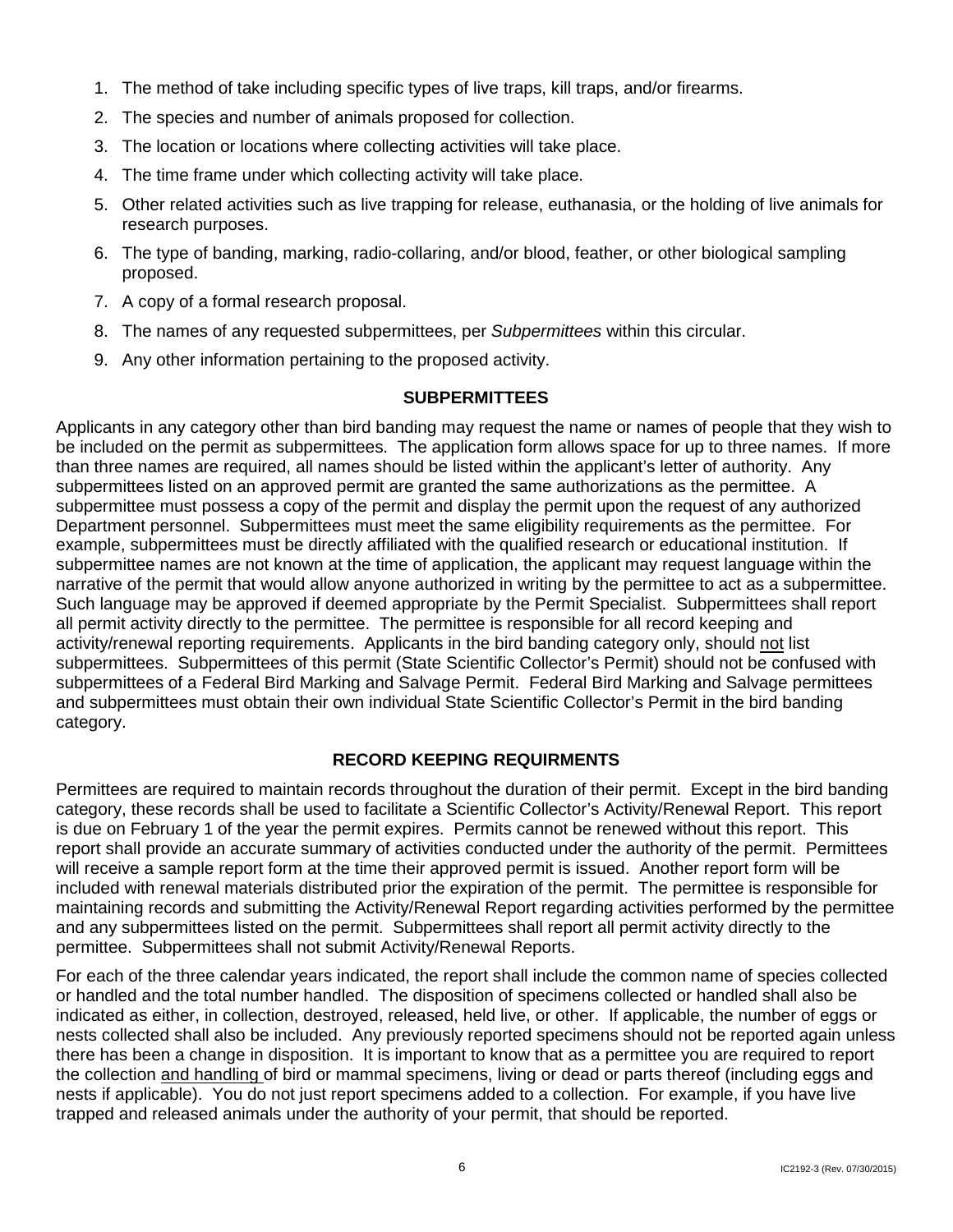Permittees in the bird banding category only are not required to complete a (State) Activity/Renewal Report. Such permittees shall report bird banding activities only as directed by their Federal Bird Marking and Salvage Permit. If a permit is issued in the bird banding category and any other category or categories, an Activity/Renewal Report is required for activities other than those authorized under the bird banding category.

The collection or handling of fish, amphibians, or reptiles should not be included within an Activity/Renewal Report. Fish, amphibians, and reptiles may be collected under the authority of a Cultural and Scientific Fish, Reptile, and Amphibian Collector's Permit (PR 8114) issued by the DNR, Fisheries Division. Involvement with fish, amphibians, or reptiles should be reported in accordance with that permit.

The collection or handling of threatened or endangered species should not be included within an Activity/Renewal Report. Threatened or endangered species may be collected under the authority of a Threatened/Endangered Species Permit (PR 2013) issued by the DNR, Wildlife Division. Involvement with threatened or endangered species should be reported in accordance with that permit.

# **OTHER PERMIT NEEDS**

# **Fish, Amphibians, and Reptiles**

A separate permit is required for the collection of fish, amphibians, or reptiles. For more information regarding the collection of fish, amphibians, or reptiles contact: DNR, Fisheries Division, PO Box 30446, Lansing, MI 48909, (517) 284-5825.

# **Threatened, Endangered, and Special Concern Species**

The possession or handling of State or Federally listed threatened or endangered species is not authorized by a Scientific Collector's Permit. Involvement with State listed threatened or endangered species requires a State Threatened/Endangered Species Permit.

Some species are also designated as species of special concern. Although not afforded legal protection under threatened/endangered regulations, many of these species are of concern because of declining or relict populations in the State. Except in the bird banding category, a Scientific Collector's Permit will not authorize involvement with live species of special concern without the approval of the DNR, Wildlife Division

Please visit the DNR's website at [www.michigan.gov/dnr](http://www.michigan.gov/dnr) to see a current list of State threatened or endangered species and species of special concern.

For more information regarding federally listed threatened or endangered species contact: Chief, Endangered Species, USFWS, 300 Westgate Center Drive, Hadley, MA 01035-9589 http://www.fws.gov/northeast/endangered/

# **Federal Permits**

Persons obtaining a State Scientific Collector's Permit authorizing involvement with protected migratory birds, or their nests or eggs, are also required to obtain a Federal permit. For more information contact: USFWS, Migratory Bird Permit Chief, 5600 American Blvd. W, Bloomington, MN 55437.(612)-713-5489

# **ACTIVITIES NOT REQUIRING A SCIENTIFIC COLLECTOR'S PERMIT**

Activities involving the collection or handling of the following do not require authorization from a Scientific Collector's Permit:

# **Game Lawfully Taken by Hunting or Trapping**

A Scientific Collector's Permit is not required for the possession of carcasses of game animals, or parts thereof, lawfully taken in season under the authority of a hunting or trapping license. Such specimens may be used for research or educational purposes without the need for a Scientific Collector's Permit.

#### **Livestock, Domestic, or Exotic Animals**

A Scientific Collector's Permit is not required for the possession of livestock, domestic birds or mammals, mammals not currently established in the wild in Michigan, and birds not currently established in the wild in North America.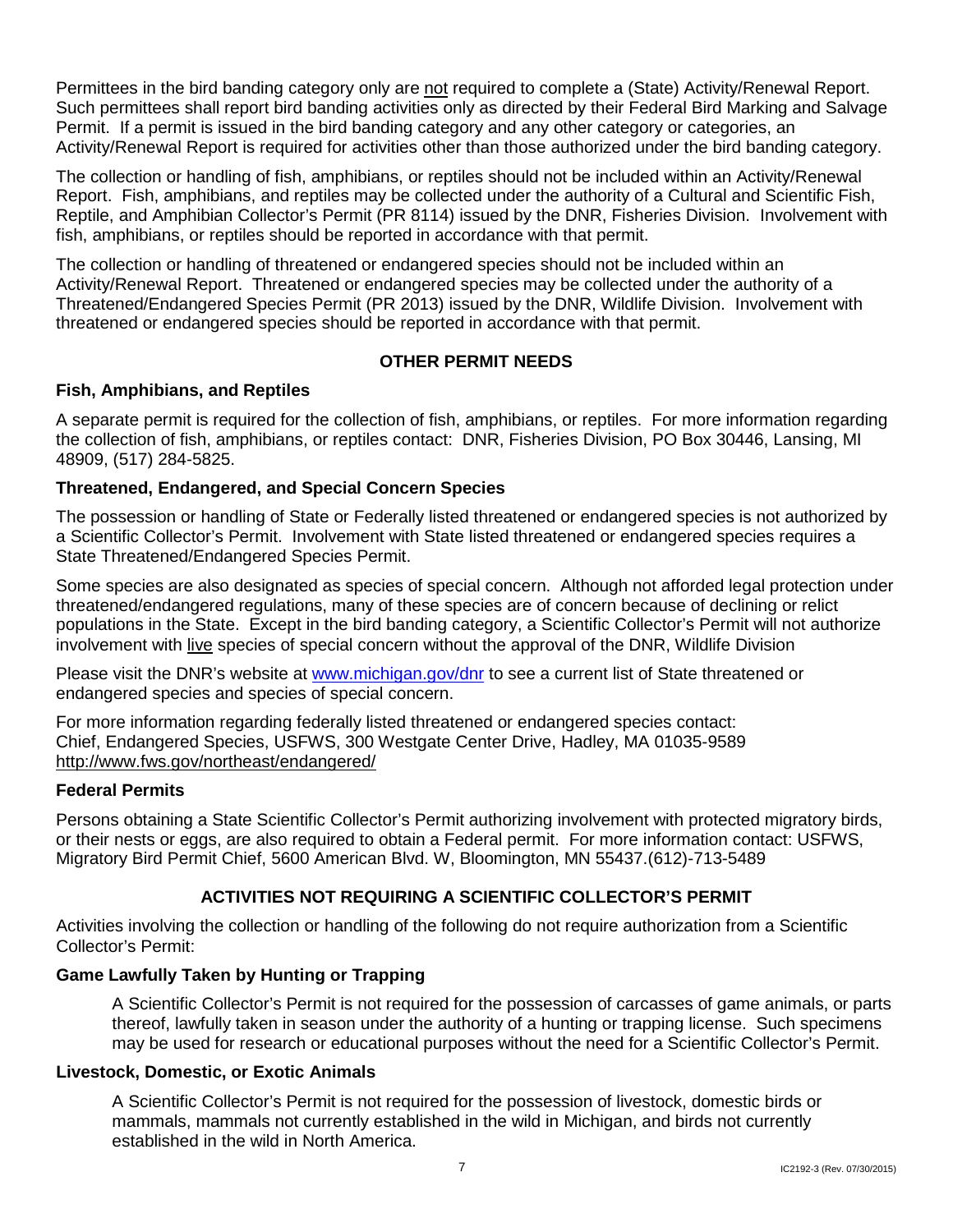#### **Non-Protected Mammals**

Non-protected mammals may be taken, at any time, for any reason, by any method, without the need for a Scientific Collector's Permit or any other authorization from the DNR. Live-traps and kill-traps are permissible methods of collecting non-protected mammals. Non-protected mammals include shrews, voles, chipmunks, moles, and mice. Live traps, small enough in design to capture these species, may be used without Department authorization. Currently the least shrew and the prairie vole are State listed threatened or endangered species. These animals are protected and must be immediately released if captured. In Michigan specific types of non-protected mammals include the: Arctic shrew, masked shrew, smoky shrew, pygmy shrew, water shrew, short-tailed shrew, eastern mole, star-nosed mole, eastern chipmunk, least chipmunk, white-footed mouse, deer mouse, meadow jumping mouse, woodland jumping mouse, house mouse, southern red-backed vole, meadow vole, woodland vole, southern bog lemming, Norway rat, and porcupine.

# **Non-Protected Birds**

A Scientific Collector's Permit is not required for the possession of carcasses of House Sparrows, feral Pigeons, or Starlings, or parts thereof, lawfully taken under the authority of a hunting license (no closed season). Such specimens may be used for research or educational purposes without the need for a Scientific Collector's Permit. Collection of these birds for scientific or educational purposes by methods other than hunting requires a Scientific Collector's Permit.

#### **STANDARD PERMIT CONDITIONS**

The applicant/permittee's signature on the application and permit form certifies that the applicant/permittee:

- **1) Has read and understands this Information Circular (IC 2192-3) and the front and back of the application/permit form (PR 2192-1) and agrees to abide by all requirements therein.**
- **2) Understands that making a false statement on the application/permit form or letter of authority; or failure to comply with the provisions of this permit, is a violation of State law and may result in the revocation of this permit, and criminal penalties.**
- **3) Understands that a person shall not collect, handle, possess, transport, or dispose of a wild bird or mammal, living or dead, or parts thereof, (including the nests or eggs of wild birds) for scientific or educational purposes, without first securing a Scientific Collector's Permit from the DNR, Wildlife Division, Permit Specialist.**
- **4) Understands that all permitted activities shall be for legitimate research or educational purposes for the qualified research or educational institution named on the application/permit form and that the permittee must be directly affiliated with, or sponsored by, that institution.**
- **5) Understands that this permit does not authorize activities on private or public property without the approval of the land owner or administrator and that a separate permit may be required for activities on public property.**
- **6) Understands that this permit does not allow activities outside of the State of Michigan.**
- **7) Understands that, unless limited to specific areas within the State, this permit authorizes permitted activities anywhere in the State of Michigan.**
- **8) Understands that if a permit is issued in the bird banding category, the District Law Enforcement Office must be contacted prior to engaging in permitted activities.**
- **9) Understands that if a permit is issued in the research category allowing the collection of animals by shooting, the District Law Enforcement Office and the Wildlife Region Office must be contacted prior to engaging in such activity.**
- **10) Understands that if a permit is issued in the salvage category only, the permit does not authorize the collection or handling of live animals.**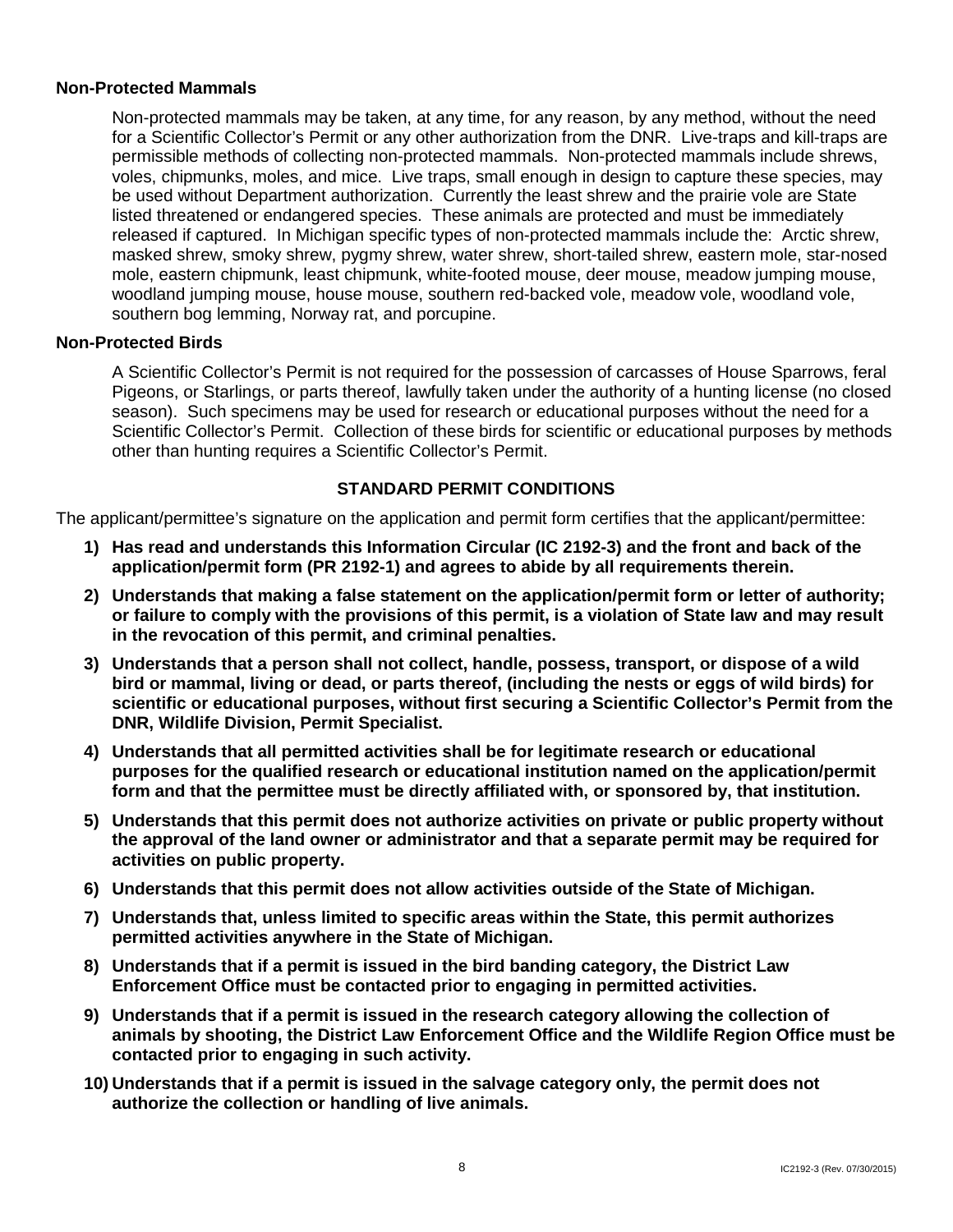- **11) Understands that a Federal permit is also required for the collection or handling of protected migratory birds or their parts.**
- **12) Understands that this permit does not authorize the collection or handling of threatened or endangered species; or fish, amphibians, or reptiles.**
- **13) Understands that this permit does not provide any authorization to circumvent any Federal, State, local zoning, or any other local laws and ordinances, and that it is the applicant/permittee's responsibility to know and comply with Federal, State, and local laws.**
- **14) Understands that, unless indicated otherwise, this permit expires on the third March 31 after the date of issue and that it is the permittee's responsibility to submit a completed Activity/Renewal Report and renewal application prior to the expiration of the permit.**
- **15) Understands that this permit is not required for the possession of: 1) game lawfully taken in season by hunting or trapping, 2) livestock, domestic, or exotic animals, and 3) animals defined as non-protected in Michigan.**
- **16) Understands that no private maintenance or disposition of any animal, or parts thereof, collected under the authority of this permit is allowed, and that this does not apply to the temporary holding of animals being prepared for permanent deposit into a collection.**
- **17) Understands that all permanently preserved specimens shall be housed within the institution named on the permit.**
- **18) Understands that the permittee and any subpermittee must display this permit upon the request of any authorized Department personnel.**
- **19) Understands that animals, or parts thereof, held under the authority of this permit shall not be sold.**
- **20) Hereby releases, waives, discharges and covenants not to sue the State of Michigan, its departments, officers, employees and agents, from any and all liability to permittee, its officers, employees and agents, for all losses, injury, death or damage, and any claims or demands thereto, on account of injury to person or property, or resulting in death of permittee, its officers, employees or agents, in reference to the activities authorized by this permit.**
- **21) Hereby covenants and agrees to indemnify and save harmless, the State of Michigan, its departments, officers, employees and agents, from any and all claims and demands, for all loss, injury, death or damage, that any person or entity may have or make, in any manner, arising out of any occurrence related to (1) issuance of this permit; (2) the activities authorized by this permit; and (3) the use or occupancy of the premises which are the subject of this permit by the permittee, its employees, contractors, or its authorized representatives.**

# **FIELD OFFICE CONTACT INFORMATION**

Permittees may be required to notify certain Department personnel prior to engaging in authorized activities. For example, permittees authorized in the bird banding category are required to notify the DNR, District Law Enforcement Office for the county in which such activity will take place, prior to engaging in such activity. Also, permittees in the research category who have been authorized to take specimens by shooting, are required to notify the District Law Enforcement Office and the Wildlife Operation Service Center prior to such activity. The narrative of an approved permit will indicate if such notification is required. Contact information for Department field personnel follows:

# **DNR DISTRICT LAW ENFORCMENT OFFICES**

Applicants may contact a Michigan DNR District Law Enforcement Office at one of the locations listed below:

**DNR District 1 Law Enforcement Office**, 1990 US-41 S, Marquette, MI 49855, 906-228-6561. **Counties:** Baraga, Dickinson, Gogebic, Houghton, Iron, Keweenaw, Marquette, Menominee, Ontonagon.